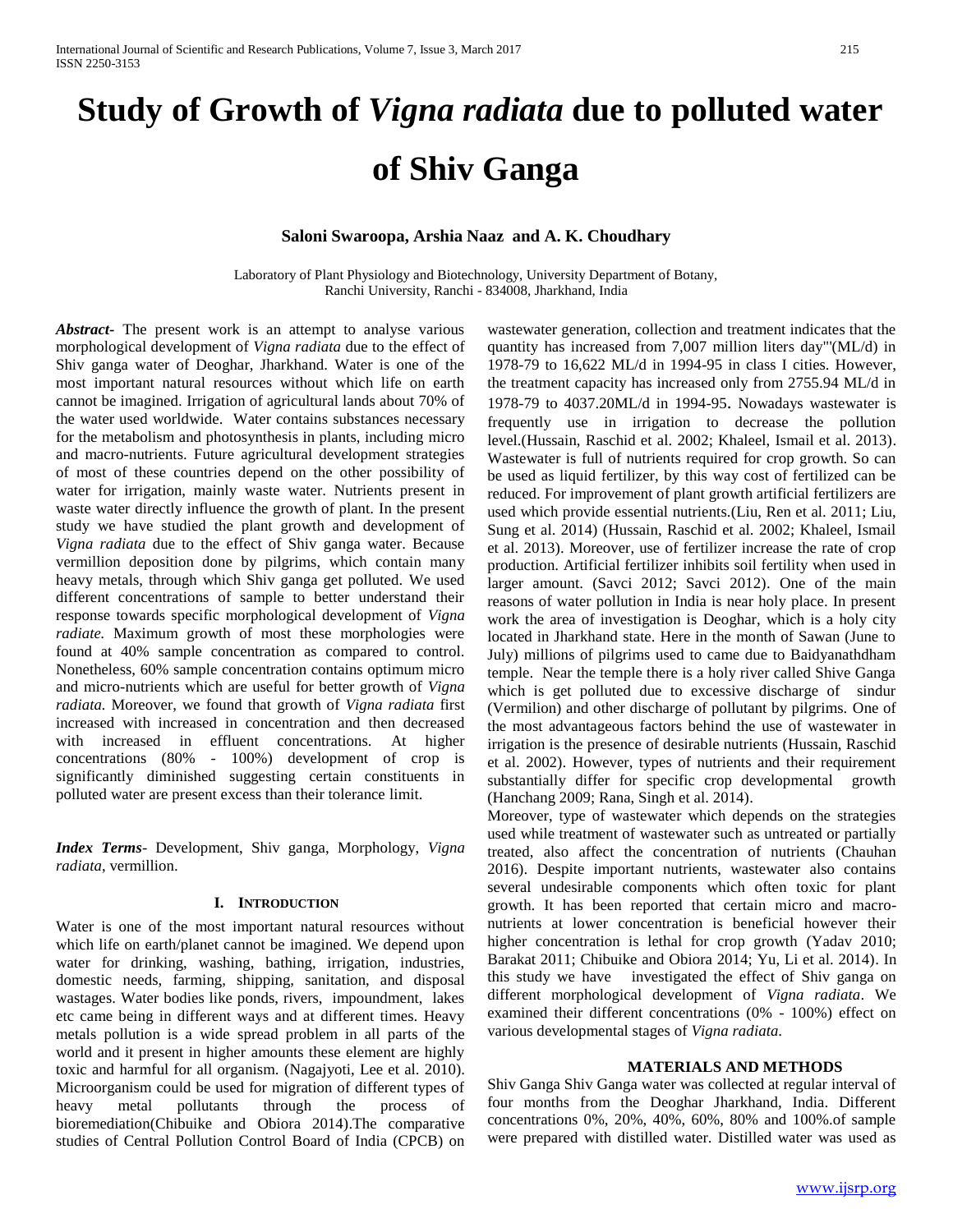control (0%) and 100%Shiv Ganga water concentration was used as crude. To study the effect of Shiv Ganga water sample concentrations on growth of different morphologies of *Vigna radiata* pot study experiment was done. After post flowering stage different morphologies such as and were analyzed.

Quadruplicate pots study were done. Meter scales were use to measure the length and width of respective morphologies and the number was counted and scored. All data were expressed with mean values and the corresponding standard deviations (SD).

| Shiv ganga<br>water sample | Plant length (cm) | Root length<br>(cm) | Total number<br>of stem | Total number<br>of branch | Total number<br>of nodule | Total number<br>of flower |
|----------------------------|-------------------|---------------------|-------------------------|---------------------------|---------------------------|---------------------------|
| concentration              |                   |                     |                         |                           |                           |                           |
| 0%                         | $24.04 \pm 1.16$  | $14.14 \pm 1.08$    | 2                       | 5                         | 5                         | 2                         |
| 20%                        | $21.14 \pm 1.4$   | $9.60 \pm 08.02$    | $\overline{4}$          | 6                         | 6                         | 5                         |
| 40%                        | $24.67 \pm 1.96$  | $9.26 \pm 0.5$      | 3                       | 7                         | 8                         | 3                         |
| 60%                        | $19.65 \pm 1.82$  | $4.94 \pm 0.71$     | 3                       | 8                         | 6                         | 6                         |
| 80%                        | $13.5 \pm 0.50$   | $3.04 \pm 0.63$     |                         | 6                         | 7                         | 2                         |
| 100%                       | $9.47 \pm 1.01$   | $2.96 \pm 0.86$     |                         | $\overline{2}$            | 6                         |                           |

**Table 1. Study of growth of different parts of** *Vigna radiate* **at different concentrations of Shiv ganga water sample.**

# **I. RESULTS**

To study the specific response of different concentrations of Shiv Ganga polluted water we systematically examined the several morphological development of plant. We examined the effect of different sample concentrations (0%, 20%, 40%, 60%, 80% and 100%) on the length of root and shoot, total number of nodule, stem, branch, leaf , flower and length and width of leaf. After post flowering stage all the morphologies were examined.

**Plant length:** Whole length of plant was found maximum at 40% sample concentration (24.67cm) and it was found to be similar at control (24.04 cm) (table 1). Moreover, plant length was higher at 20% and 60%, as 21.14 cm and 19.65 respectively. Length decreased at 80% and 100% concentrations as compared to control as 13.5 cm and 9.47 cm. The pattern of plant growth at various concentrations represent 0% and 40% concentrations are optimum and all other concentrations can decrease the plant length.

**Root length:** Results show that at different concentrations of water sample length of root were different. The length of root was decreased at higher tested concentrations and maximum length of root was found to be 9.60 cm at 20% concentration of sample (table 1). Moreover length of root was 9.26 at 40%, 4.94 at 60%, 3.04 at 80% and 2.96 cm at 100% effluent concentrations. According to result 20% - 60% effluent concentrations are suitable for root development and higher concentrations (80% - 100%) of sample water decreased the root development as compared to control.

**Total number stem:** Results show that total number of stem increased at 20% concentration as compared to the control (table 1). The total number of nodules was 4 at 20% concentration and 2 at control. However stem number decreased with increased in concentration. At 40% effluent concentration number of stem was same as 60% control and that was 3. At 80% effluent concentration number of stem was same 100% concentration it remain 1.

**Total number of branch:** Development of branch was found maximum at 60% concentration (table 1). At 60% concentration total 8 branches were developed however total number of branch was 5 at control. We found that number of branch initially increased with increased in the concentrations. Moreover the number of branches was similar 6 at 20% and 80% concentration. The total number of branch was 7 at 40% concentrations. However their development further decreased at 100% concentration become 2. The obtained result suggesting that 60% concentrations are more beneficial for branch growth compared to control.

**Total number of nodules:** Results show that number of nodule maximum at 40% concentration (table1). The number of nodule at 40% concentration was 8. However the number of nodule was similar 6 at 20%, 60% and 100% concentration.. Total number of nodule was 7 at 80%. However it was 5 at control. Effect of water sample on number of nodule was minor as compared to root and shoot development.

**Total number of flower:** Development of flower was found maximum at 60% concentration. At 60% concentration total 6 flowers was developed (table 1). However total number of flowers was similar 2 at control and 80% concentration. We found that number of flower decreased gradually with increased in the concentrations. The total number of flower was 5, 3 and 1 at 20%, 40% and 100% concentrations respectively. The obtained result suggesting that 20% to 60% concentrations are more beneficial for flower development as compared to control. **Total number of leaf:** Growth of leaf of *Vigna radiate* most briefly explained the effect of water. Results show that the maximum number of leaves was at 60% and 20% concentration (table 2). The total number of leaves was 50 at 60% and 49 at 20% concentration. However number of leaf was 35 at control and increased gradually with increased in the concentrations till 60%. The total number of leaf was 46 at 40% concentration. However it gradually decreased 43 and 16 at 80% and 100% concentrations respectively. These results indicate that 20% to 60% concentrations are suitable for leaf development as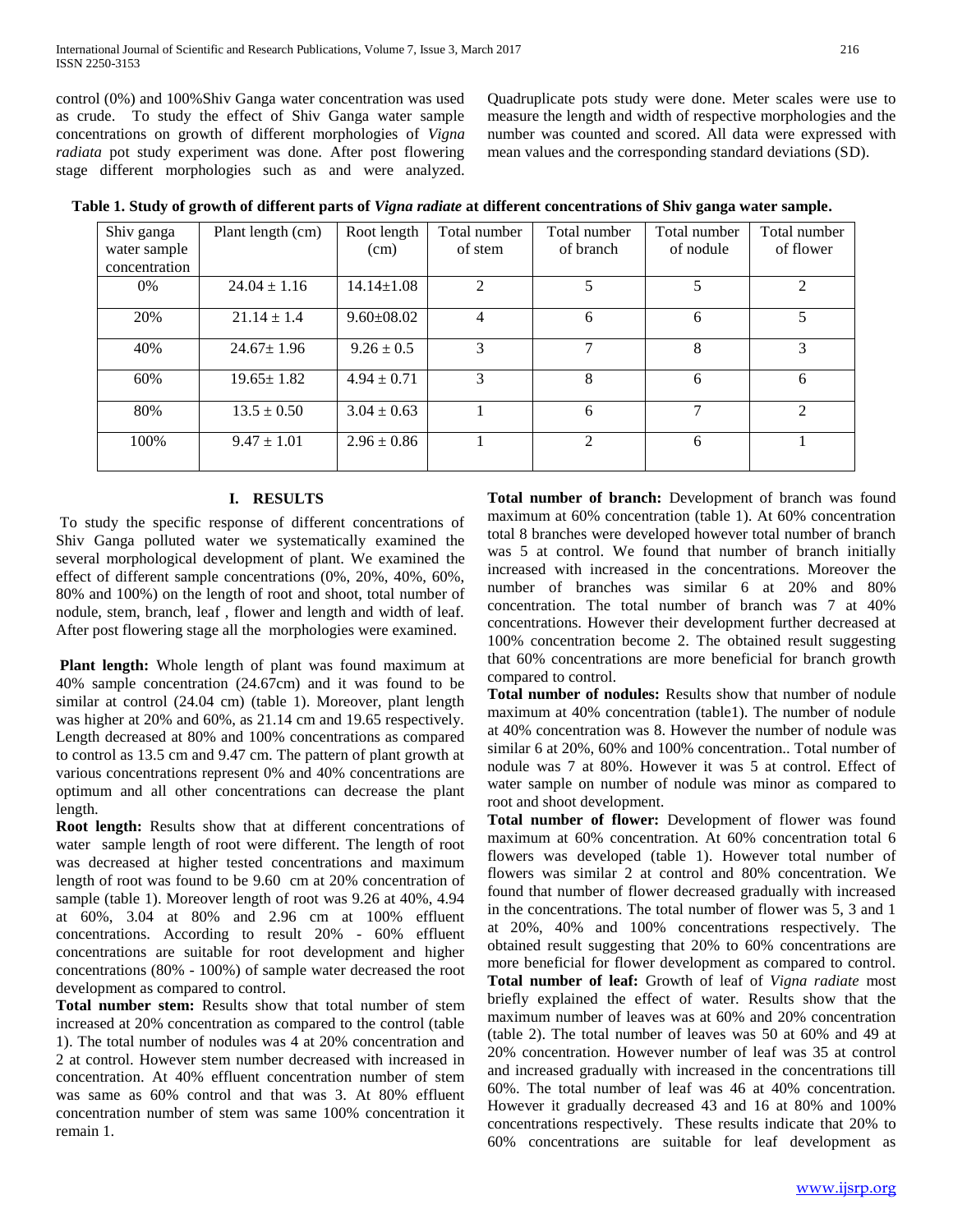compared to control. However use of crude sample 100% concentrated sample can inhibit the leaf development.

Leaf length: Effect of water sample on leaf growth (length and width) was not following the sample pattern as root and shoot development. However maximum length of leaves were found to be at 80% and 100% as compared to control and other tested sample concentrations (table 2). The length of leaves at 80% and 100% sample concentration were 9.19 and 8.38 cm respectively. Though the length of leaves was decreased at 20% and 40% concentration as 4.34 and 4.31 respectively. It almost remains similar at control and 60% concentration. The length at control and 60% concentrations were 7.7 and 7.02 respectively.

Leaf width: Effect of water sample on leaf width was following the sample pattern as root and shoot development. However maximum length of leaves was found to be 9.93 cm at 60% concentration (table 2). After that the width of leaves gradually decreased at 80% and 100% sample concentration as 8.47 and 7.83 cm respectively. Though the width of leaves were almost remains similar at control, 20% and 40% concentration as 7.76 cm, 7.75 cm and 7.84 cm respectively. The obtained result suggesting that there is no correlation between the growth of length of leaf and width of leaf.

| Shiv ganga water<br>sample<br>Concentration | Total number<br>of leaf | Leaf length $(cm)$ | Leaf width (cm) |
|---------------------------------------------|-------------------------|--------------------|-----------------|
| $0\%$                                       | 35                      | $7.7 \pm 0.23$     | $7.76 \pm 0.32$ |
| 20%                                         | 49                      | $4.34 \pm 0.41$    | $7.75 \pm 0.38$ |
| 40%                                         | 46                      | $4.31 \pm 0.27$    | $7.84 \pm 0.21$ |
| 60%                                         | 50                      | $7.02 \pm 0.17$    | $9.93 \pm 0.48$ |
| 80%                                         | 43                      | $9.19 \pm 0.21$    | $8.47 \pm 0.49$ |
| 100%                                        | 16                      | $8.38 \pm 0.51$    | $7.83 \pm 0.43$ |

**Table 2. . Study of leaf growth of** *Vigna radiate* **at different concentrations of Shiv ganga water sample.** 

# **DISCUSSION**

In the present study we have studied the plant growth and development of *Vigna radiata* due to the effect of Shiv ganga water . Shiv Ganga river flow region is in Deoghar, Jharkhand and in nearby area its water is used in agriculture. The water quality used for irrigation is essential for the yield and quantity of crops, maintenance of soil productivity, and protection of the environment. Water is full of nutrients required for crop growth. So can be used as liquid fertilizer, by this way cost of fertilized can be reduced. Future agricultural development strategies of most of these countries depend on the possibility to maintain, improve and expand irrigated agriculture. Though, this strategy is beneficial for certain crop. Although optimum concentration which can be used in irrigation for specific plant such as *Vigna radiate* have to be investigated. We used different concentrations of sample to better understand their response towards specific morphological development of *Vigna radiata*. We grow the plant in the presence of different concentrations of sample (0%, 20%, 40%, 60%, 80%,100%). Moreover, analysis of suitable concentration Shiv Ganga water sample for better crop growth could economize the agriculture methods. We analyzed the effect of water sample on length of root and shoot, length- width of leaf. We calculated total number of nodule, stem, branch, leaf and flower after post flowering stage. Maximum growth of all these morphologies was found at 40% sample concentration as compared to control. Moreover, we found that development first increased with increased in concentration and then decreased with increased in effluent concentrations. Among all tested dilution the optimum concentrations of water sample were found

to be 20% to 40% for root, shoot, leaf and nodule. For stem the optimum concentrations of water sample were found 20%. For branch, flower and leaf the optimum concentrations of water sample were found 20% to 60%. These results indicating that highest concentration contain excess nutrients or heavy metals which possibly inhibit the proper growth of different parts of plant of *Vigna radiata*. Thus, their lower concentrations are not sufficient to provide required amount of nutrient. Mid concentration are important and optimum for plant growth. Moreover their qualitative and quantitative analysis and investigation of their effect on different morphological parameters will be useful to select the optimum concentration of Shiv ganga water use in irrigation. Though, higher concentrations can lead to declination in the plant growth. Several studies have reported the toxic effects of excess nutrients and heavy metals on plant growth (Yadav 2010; Barakat 2011; Chibuike and Obiora 2014; Yu, Li et al. 2014) . Physico-chemical analysis will be required to investigate the presence of specific nutrients and heavy metals in Shiv ganga water sample.

## **ACKNOWLEDGMENT**

Authors acknowledge whole Botany department and especially Head of department, University department of Botany, Ranchi University, Jharkhand, India.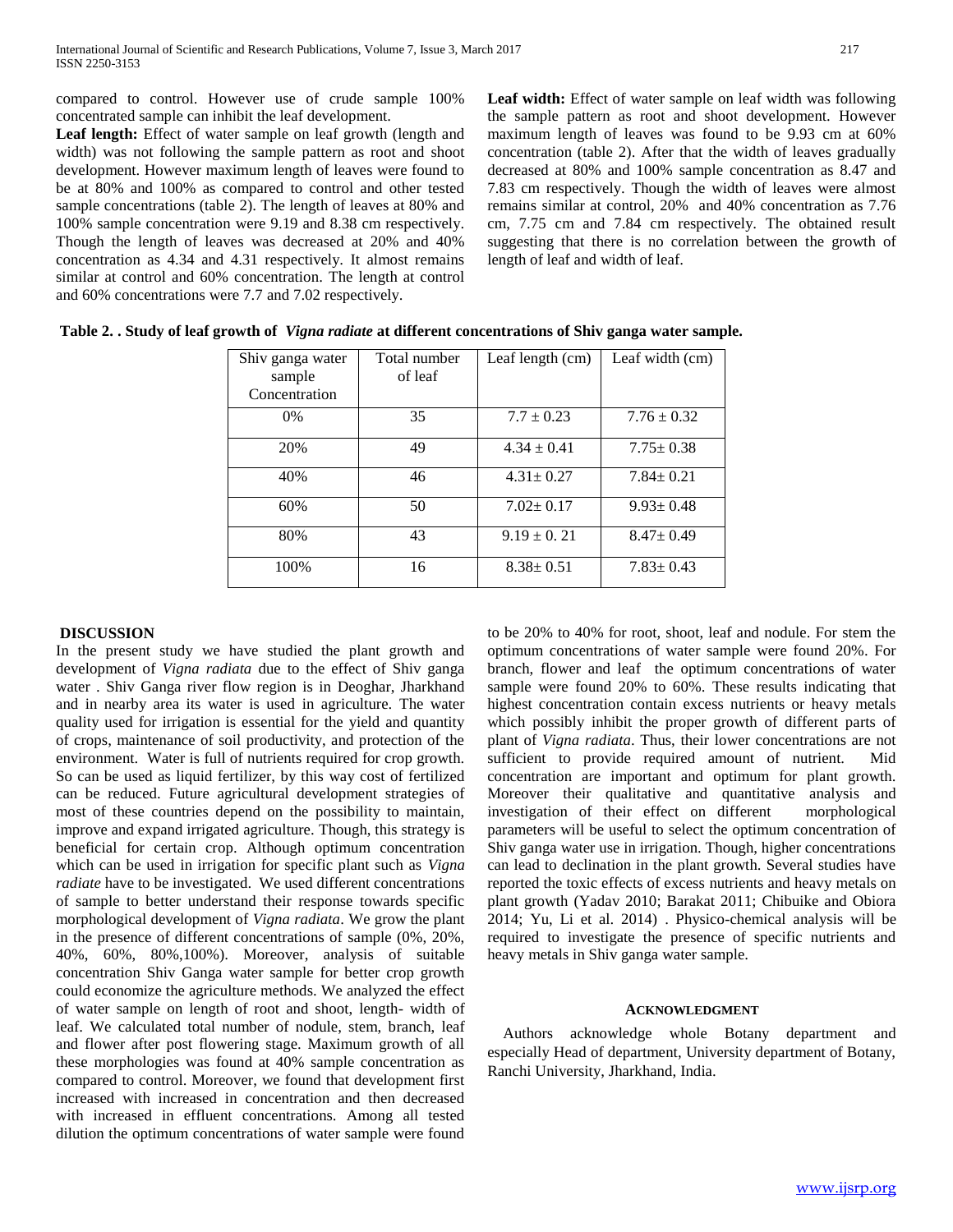### **REFERENCES**

- [1] Barakat, M. (2011). New trends in removing heavy metals from industrial wastewater. Arabian Journal of Chemistry *4*, 361-377.
- [2] Chauhan, C.P.D.S.S. (2016). Study of the Impact on Morphological Features of *Abelmoschusesculentus* var. Ankur 41, irrigated by the Waste Water from AmanishahNallah, Sanganer Town, Jaipur, Rajasthan, Vol 6 (International Journal of Scientific and Research Publications).
- [3] Chibuike, G., and Obiora, S. (2014). Heavy metal polluted soils: effect on plants and bioremediation methods. Applied and Environmental Soil Science *2014*.
- [4] Gatta, G., Libutti, A., Gagliardi, A., Beneduce, L., Brusetti, L., Borruso, L., Disciglio, G., and Tarantino, E. (2015). Treated agro-industrial wastewater irrigation of tomato crop: effects on qualitative/quantitative characteristics of production and microbiological properties of the soil. Agricultural Water Management *149*, 33-43.
- [5] Hanchang, S. (2009). Industrial wastewater-types, amounts and effects. Point Sources of Pollution: Local Effects and their Control-Volume II, 191.
- [6] Hussain, I., Raschid, L., Hanjra, M.A., Marikar, F., and Van Der Hoek, W. (2002). Wastewater Use in Agriculture: Review of Impacts and Methodological Issues in Valuing Impacts: with an Extended List of Bibliographical References, Vol 37 (Iwmi).
- [7] Khaleel, R.I., Ismail, N., and Ibrahim, M.H. (2013). The impact of waste water treatments on seed germination and biochemical parameter of Abelmoschus esculentus L. Procedia-Social and Behavioral Sciences *91*, 453- 460.

**Correspondence Author** – Saloni Swaroopa *Email: swaroopa.saloni83@gmail.com*

- [8] Liu, C.W., Sung, Y., Chen, B.C., and Lai, H.Y. (2014). Effects of nitrogen fertilizers on the growth and nitrate content of lettuce (Lactuca sativa L.). Int J Environ Res Public Health *11*, 4427-4440.
- [9] Liu, X., Ren, G., and Shi, Y. (2011). The effect of organic manure and chemical fertilizer on growth and development of *Stevia rebaudiana Bertoni*. Energy Procedia *5*, 1200-1204.
- [10] Rana Ibrahim Al-Dulaimi, N.B.I., Mahamad Hakimi Ibrahim (2012). The effect of industrial wastewater in seed Growth rate: A Review, Vol 2 (International Journal of Scientific and Research Publications).
- [11] Rana, R.S., Singh, P., Kandari, V., Singh, R., Dobhal, R., and Gupta, S. (2014). A review on characterization and bioremediation of pharmaceutical industries' wastewater: an Indian perspective. Applied Water Science, 1-12.
- [12] Savci, S. (2012a). An agricultural pollutant: chemical fertilizer. International Journal of Environmental Science and Development *3*, 73.
- [13] Savci, S. (2012b). Investigation of effect of chemical fertilizers on environment. APCBEE Procedia *1*, 287- 292.
- [14] Yadav, S. (2010). Heavy metals toxicity in plants: an overview on the role of glutathione and phytochelatins in heavy metal stress tolerance of plants. South African Journal of Botany *76*, 167-179.
- [15] Yu, X., Li, Y., Zhang, C., Liu, H., Liu, J., Zheng, W., Kang, X., Leng, X., Zhao, K., and Gu, Y. (2014). Culturable heavy metal-resistant and plant growth promoting bacteria in V-Ti magnetite mine tailing soil from Panzhihua, China. PloS one *9*, e106618.